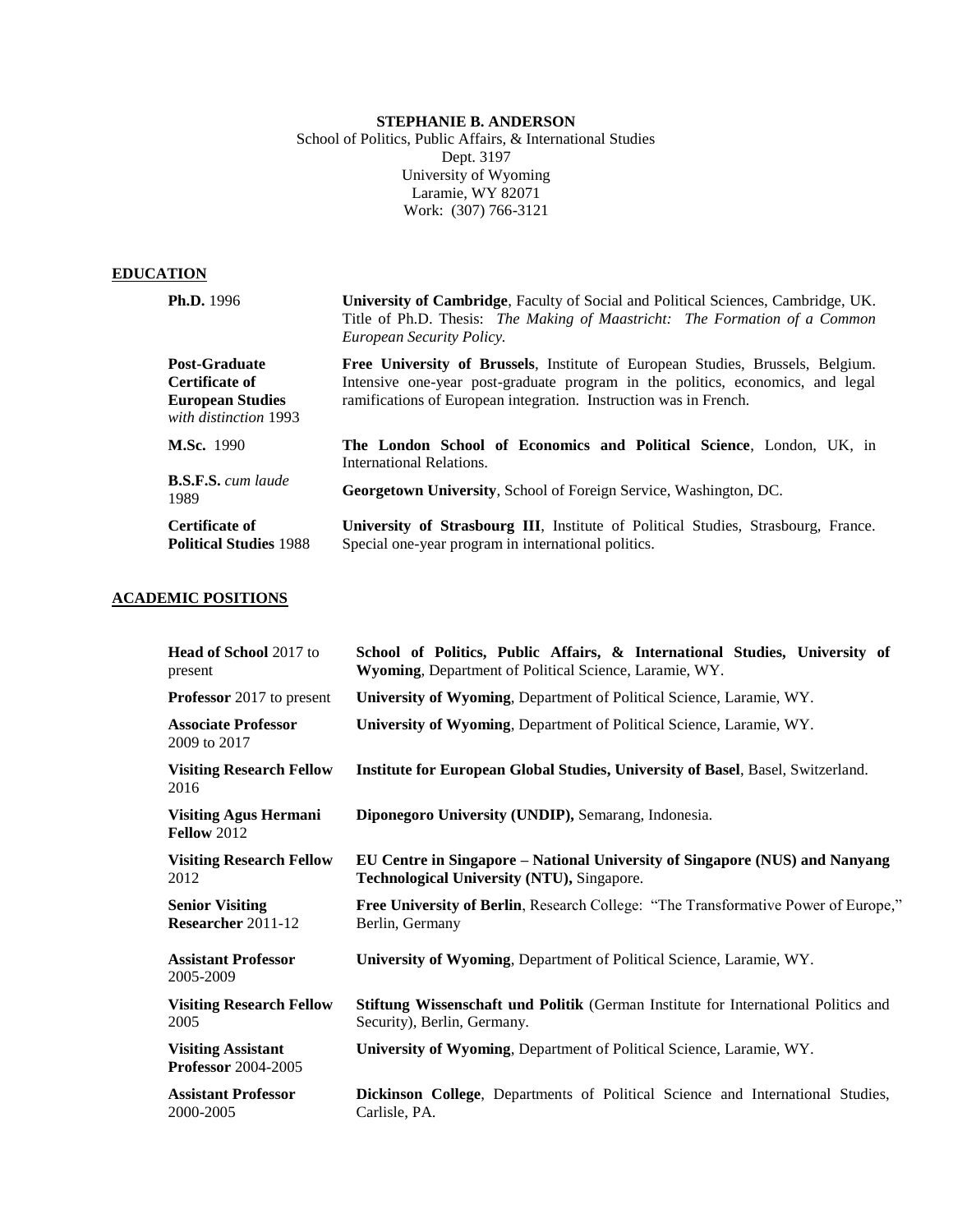| <b>Assistant Professor</b><br>1996-2000                    | Bentley College (now, Bentley University), Department of Government, Waltham,<br>MA.             |
|------------------------------------------------------------|--------------------------------------------------------------------------------------------------|
| <b>Visiting Fulbright</b><br><b>Professor</b><br>1999-2000 | <b>Sogang University, Graduate School of International Studies, Seoul, Republic of</b><br>Korea. |
| <b>Adjunct Assistant</b><br><b>Professor</b><br>1995-1996  | <b>University of Wyoming, Department of Political Science, Laramie, WY</b>                       |
| <b>Instructor</b><br>1994-1995                             | University of Wyoming, Department of Political Science, Laramie,                                 |

## **PUBLICATIONS IN PROGRESS**

## In Preparation:

- Anderson, Stephanie B., Kaitlin Harper-Loendorf, and Tiffany Kautsch. "Men Marketing to Women: How the European Union Tries and Fails to Gain Women's Support for Integration." *International Feminist Journal of Politics.*
- Anderson, Stephanie B., and David A. Messenger. "(Re)Constructing Transatlantic Security Policy: The Bermuda Conference of 1953 and Efforts to Revive the European Defense Community."*International History Review*. Revise and resubmit.
- Anderson, Stephanie B.. *"To Assert its Identity on the International Scene": Visibility, Information Campaigns and the European Union's Common Security and Defense Policy*. Book manuscript
- Anderson, Stephanie B.. "International Crisis Management Missions: Local Support v Public Support The case of the Aceh Monitoring Mission" Refereed article for *International Peacekeeping*.

### **UNDER REVIEW**

- Co-authored with Andrew Garner and Thomas Seitz. "Walking the Walk or Talking the Talk?: Does US Foreign Policy or US Republican Party Rhetoric Spur Anti-Americanism and European Union Security Integration?" *Foreign Policy Analysis*
- Co-authored with Kaija Schilde and Andrew Garner. "A More Martial Europe? European Public Opinion and the Use of CSDP Force." Refereed article for *European Security*

## **PUBLISHED WORKS**

### **Books:**

- Godby, Robert and Stephanie B. Anderson. *Greek Tragedy, European Odyssey: The Politics and Economics of the Eurozone Crisis*. Opladen: Budrich Academic, 2016.
- Anderson, Stephanie B.. *Crafting the EU's Security Policy: In Pursuit of a European Identity*. Boulder, CO: Lynne Rienner Publishers, 2008.

## **Refereed Monographs:**

- Anderson, Stephanie B.. "Government Formation In Parliamentary Democracies: A Simulation." Case 291. *Pew Case Studies in International Affairs*. Washington, DC: Institute for the Study of Diplomacy, 2007.
- Anderson, Stephanie B.. "Understanding Policy Making in the European Union The 1991 Negotiations of the Common Foreign and Security Policy (CFSP) Components of the Maastricht Treaty: A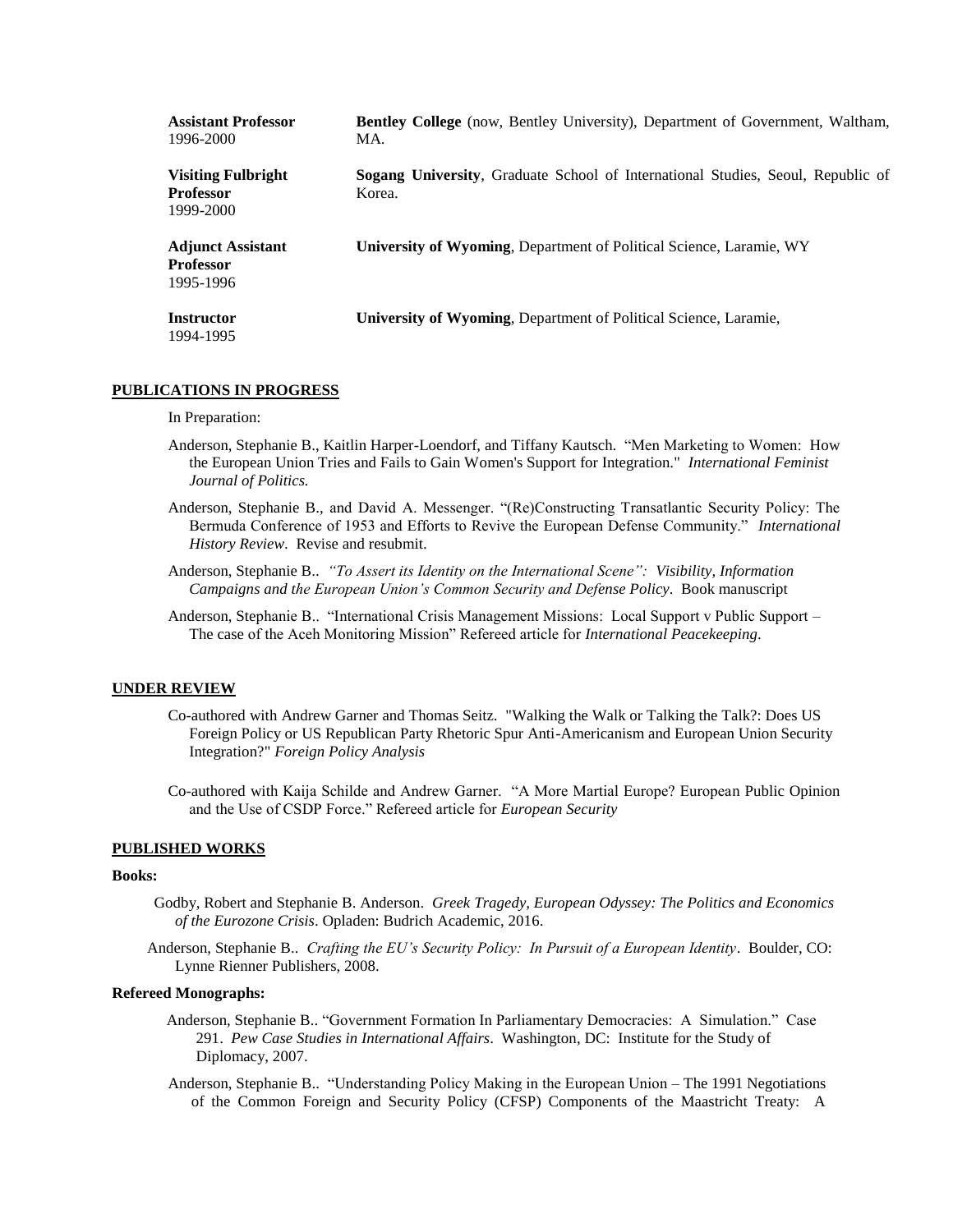Simulation." *Pew Case Studies in International Affairs*. Washington, DC: Institute for the Study of Diplomacy, 2003 (34 pages).

### **Refereed Journal Articles:**

- Anderson, Stephanie B., and Thomas R. Seitz. "European Security Policy Demystified: Nation-Building and Identity in the EU" *Armed Forces and Society* 33 (October 2006): 24-42. This article was republished in *European Security: Critical Concepts* (Routledge, 2016), edited by Michael Smith.
- Anderson, Stephanie B.. "The Changing Nature of Diplomacy: The European Union, the CFSP and Korea" *European Foreign Affairs Review* 6 (2001): 465-482.
- Anderson, Stephanie B.. "The Amsterdam CFSP Components: A Lowest Common Denominator Agreement?" *Current Politics and Economics of Europe* 10:1 (2000): 105-127.
- Anderson, Stephanie B.. "EU, NATO, and CSCE responses to the Yugoslav crisis: Testing Europe's New Security Architecture." *European Security* 4 (Summer 1995): 328-353.

## **Non-Refereed Journal Articles**:

- Anderson, Stephanie B.. "United Colors of Europe? Immigration, Naturalization, and EU Identity." *EUSA Review* 23:3 (Summer 2010). Invited article.
- Anderson, Stephanie B. and Thomas R. Seitz. "'Your Choice is Peace': Testing the EU Model in the New Global Insecurity Environment." *EUSA Review* 22:3 (Summer 2009). Invited article.
- Anderson, Stephanie B.. "Selling the ESDP" *CFSP Forum* 6:4 (Summer 2008): 5-9. Invited article.
- Anderson, Stephanie B.. "ECOWAS and the EU: From Economic Community to Security Actor." *Sogang Series on International Affairs*, volume I (Summer 1999): 91-106.

#### **Refereed Chapters in Books**:

- Anderson, Stephanie B.. "Gender mainstreaming and CSDP Crisis Management Missions: Too Much Talk, Not Enough Action." *Women Leadership in Foreign Policy – A Transatlantic Transition*. Ed. Federiga Bindi. Washington, DC: Brookings, 2018.
- Anderson, Stephanie B.. "The EU Defence Debate: Does the EU need one? Can the EU be a military power?" in *Sage Handbook on European Foreign Policy*, edited by Knud Erik Jørgensen, et al., London, SAGE, 2015.
- Anderson, Stephanie B.. "From 'Soft' Power to 'Hard' Power: The Gendered Militarization of the European Union." In *Gender, War, and Militarism* edited by Laura Sjoberg. Praeger Security International, 2010.
- Anderson, Stephanie B.. "Problems and Possibilities: The Development of the CFSP from 1990-1996." In *The State of the European Union, Vol. IV* edited by Pierre-Henri Laurent and Marc Marsceau. Boulder, CO: Lynne Reinner Publishers, 1998.

#### **Non-Refereed Chapters in Books**:

Anderson, Stephanie B.. "The Making of Maastricht: the Formation of a Common European Security Policy." In *Reorganizing Eastern Europe: European Institutions and the Refashioning of Europe's Security Architecture* edited by Dr. Andrew J. Williams. Brookfield, VT: Dartmouth Publishing Co., 1994.

## **Non-Refereed Proceedings/Transactions**:

Anderson, Stephanie B., and Aimee Eremita. "On the Frontlines: NGO's and the Formation of an EU Immigration policy." *The Future of Immigration: Issues for the EU and the US -- a June 2003*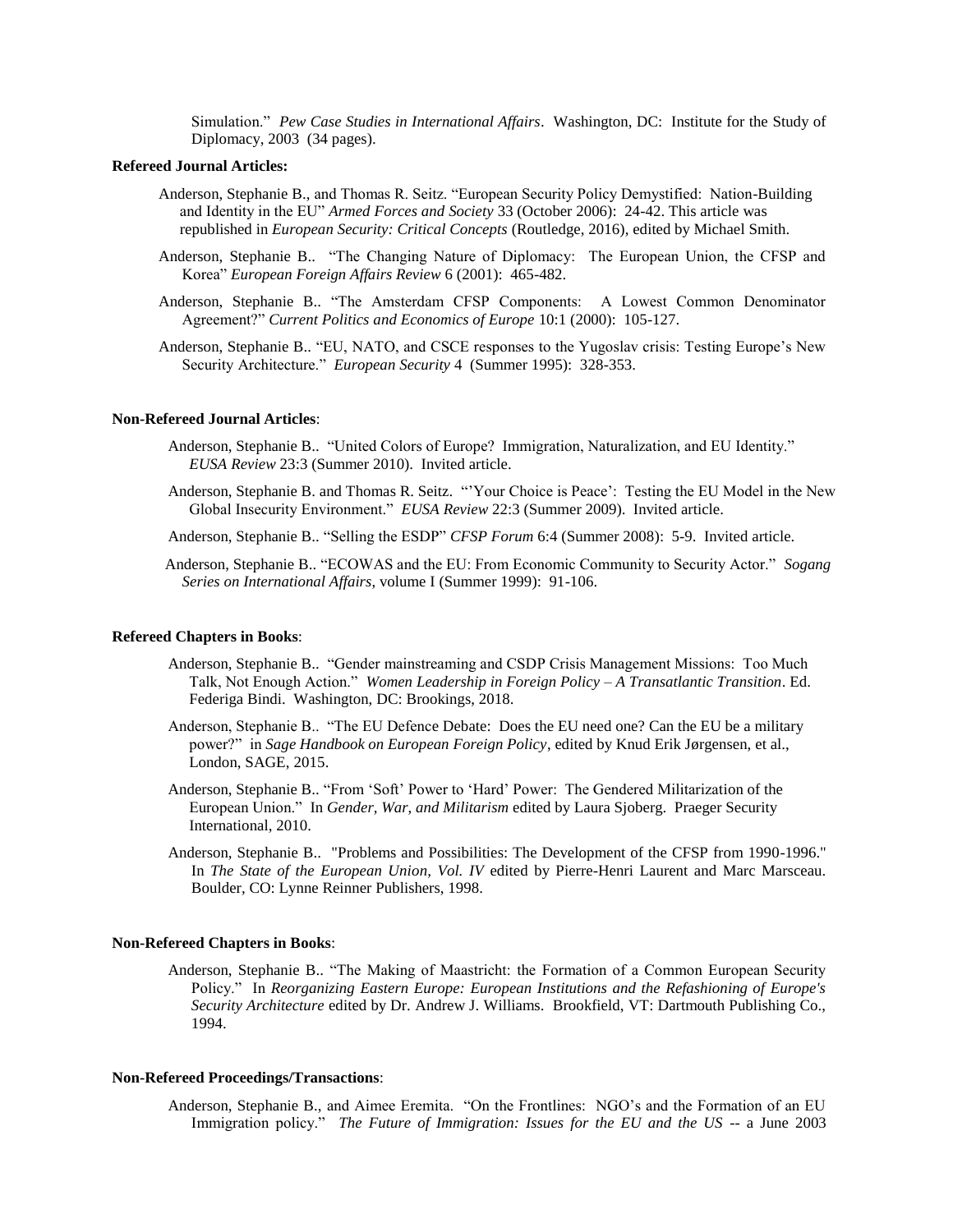conference sponsored by The Clarke at Dickinson College exploring similarities and differences between the U.S. and West European immigration practices. Carlisle: Clarke Center, 2003.

#### **Other (e.g. lab texts, book reviews, technical reports, in-house reports)**:

- Anderson, Stephanie B.. "Mission Impossible: Why Crisis Management Missions Do Not Increase the Visibility of the European Union." KFG Working Paper, (2013).
- Anderson, Stephanie B.. "Why EU promotion is at odds with successful crisis management: Public relations, news coverage, and the Aceh Monitoring Mission." EUC Working Paper # 10 (2012), EU Center Singapore.
- Anderson, Stephanie B.. "Interest Section Sponsors Symposium on Transatlantic Relations with EU Ambassador John Bruton." *EUSA Review* 21: 3 (summer 2008): 18-20.
- Anderson, Stephanie B.. Book Review of *Toward a European Army* by Trevor Salmon and AJK Shepherd in *International Studies Review* 6 (2004): 505-507.
- Anderson, Stephanie B.. Book Review of *Explaining Euro-Paralysis* and *European Union-United States Security Relations* in *ECSA Review* 11 (summer 1999).
- Anderson, Stephanie B.. Book Review of *Constitutional Brinkmanship* in *Millennium: Journal of International Studies* 19 (spring 1990): 117-119.

### **CONTRACTS & GRANTS**

## **Funded Projects as PI**

- 2017 Germany Makes Choices "Campus Weeks" grant, German Information Center USA, Embassy of the Federal Republic of Germany. Awarded \$7,000 to organize nine separate events at the University of Wyoming and to discuss the German federal elections and issues.
- 2016 Visiting Research Fellowship: Institute for European Global Studies at the University of Basel, Switzerland. Awarded grant to research "When Narratives Collide: The role of news coverage and social media in EU crisis management missions and the EU's identity at home and abroad." Three-month fellowship covers airfare, housing and \$12,000.
- 2015 International Travel Grant, University of Wyoming. Awarded grant to research "When Narratives Collide: The role of news coverage and social media in EU crisis management missions and the EU's identity at home and abroad." \$1,500.
- 2015 25 Years of German Unity "Campus Weeks" grant, German Information Center USA, Embassy of the Federal Republic of Germany. Awarded \$7,000 to organize nine separate events at the University of Wyoming and to commemorate the  $25<sup>th</sup>$  anniversary of Germany unification.
- 2015 Colorado European Union Center of Excellence (CEUCE) Workshop Series Grant, \$3,000. Co-PI along with Jean Garrison under the auspices of the Center for Global Studies to bring in speakers from the European Union to UW.
- 2014 Colorado European Union Center of Excellence (CEUCE) Workshop Series Grant, \$13,000. Co-PI along with Jean Garrison under the auspices of the Center for Global Studies. "Building Capacity for Our Sustainable Energy and Environmental Future: US-EU-China Collaboration and Problem Solving Opportunities"
- 2014 25 Years Fall of the Berlin Wall "Campus Weeks" grant, German Information Center USA, Embassy of the Federal Republic of Germany. Awarded \$5,000 to organize five separate events at the University of Wyoming and partner institutions to commemorate the 25<sup>th</sup> anniversary of the Fall of the Berlin Wall.
- 2014 University of Wyoming-Shanghai University Exchange Scholar. Awarded airfare and living expenses to be visiting scholar-in-residence in May and June 2014.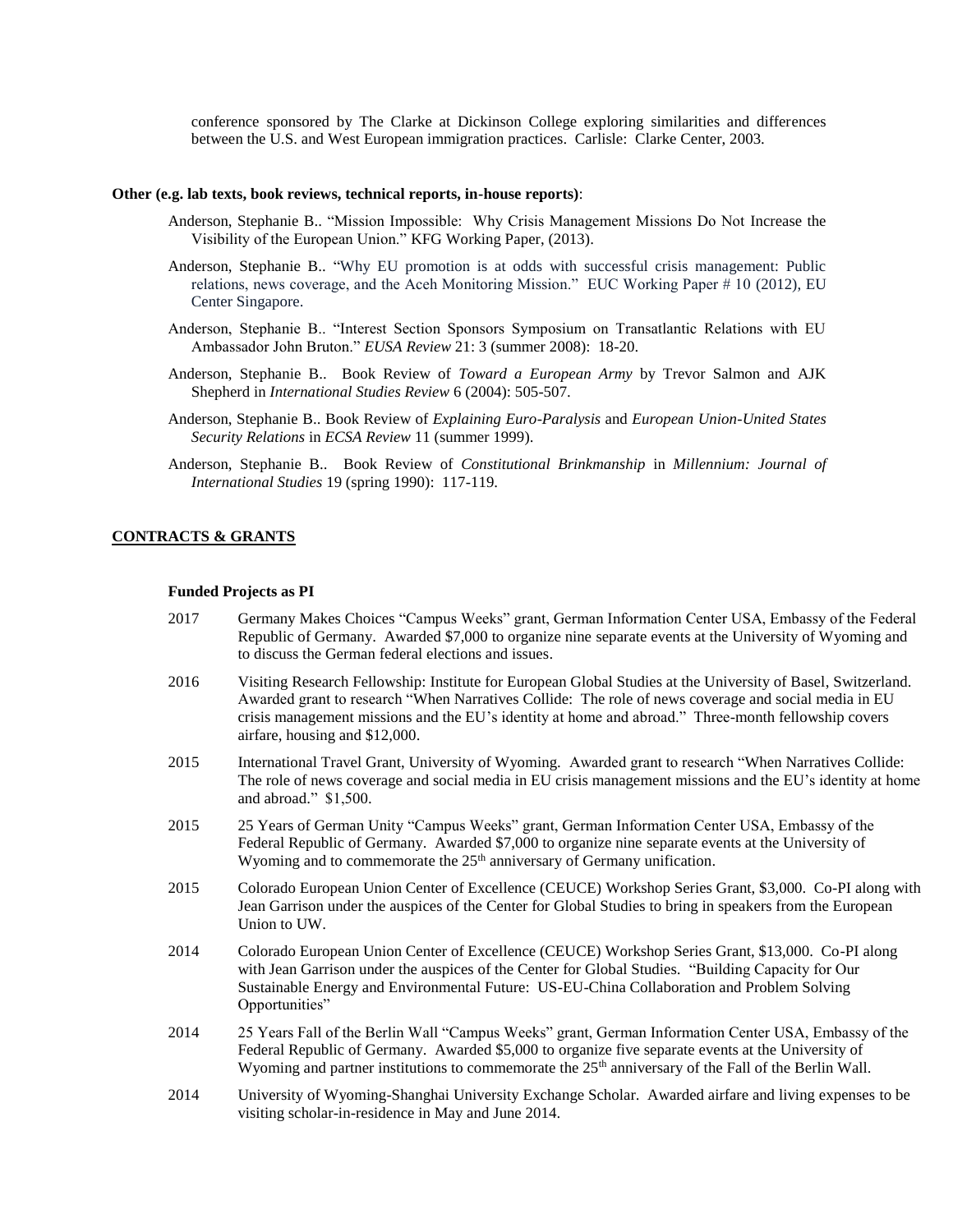- 2012 Visiting Agus Hermani Fellow, Diponegoro University (UNDIP), Semarang, Indonesia. Awarded living expenses to be visiting scholar-in-residence in May and June 2012.
- 2012 Research Fellowship: EU Centre National University of Singapore (NUS) and Nanyang Technological University (NTU). Awarded grant to research "Where do European Values come from?: CSDP Missions and the Public Sphere." Award is 10,000 Singapore dollars to cover living expenses in Singapore for six-week period.
- 2012 Susan McKay International Research Fund: "Leadership and Lip Service: Why gender mainstreaming is so difficult to implement in the EU's Common Security and Defense Policy Missions." Award is \$1,000.
- 2012 KFG Research Fund, "The Transformative Power of Europe" at the Free University of Berlin funded by the German Research Foundation (*Deutsche Forschungsgemeinschaft*). Awarded 500 euros for research project "CSDP Missions and the Public Sphere" to travel to Pristina, Kosovo to interview officials at the EU mission EULEX- Kosovo.
- 2011- Research Fellowship: "The Transformative Power of Europe" at the Free University of Berlin funded by the
- 2012 German Research Foundation (*Deutsche Forschungsgemeinschaft*). Awarded grant to research "Where do European Values come from?: CSDP Missions and the Public Sphere." Award is 2350 euros a month to cover living expenses in Berlin for eight-month period.
- 2011 International Travel Grant, University of Wyoming. Awarded grant to research "Where do European Values come from?: CSDP Missions and the Public Sphere." \$2,000.
- 2010 Flittie Sabbatical Augmentation Grant, University of Wyoming. Awarded grant to research "Where do European Values come from?: CSDP Missions and the Public Sphere." Award is 20 percent of salary.
- 2010 Faculty Research Grant, Colorado European Union Center of Excellence (CEUCE), University of Colorado Boulder, 2010. Awarded grant to research "Where do European Values come from?: CSDP Missions and the Public Sphere," \$2,000.
- 2009 Colorado European Union Center of Excellence (CEUCE): Awarded grant jointly with Thomas R. Seitz (INST) to organize the conference "Transatlantic Strategies for Cooperation in the New Global Insecurity Environment". Grant covered transportation and lodging costs to bring eminent researchers and government officials to the University of Wyoming in August 2009. Amount: 16,500 euros, approximately \$23,000.
- 2006 International Course Development Grant, University of Wyoming. Awarded grant to develop course on the European Union. Award covers preparatory travel to Brussels and summer stipend, approximately \$4,500.
- 2005 *The ESDP Demystified: Nation-Building, Identity and the Development of the Europe's Security and Defense Policy.* Fulbright Senior Scholar Research Award, The German Institute for International Politics and Security (Stiftung Wissenschaft und Politik), Berlin, Germany. Award covers travel and stipend, approximately \$10,000.
- 2005 International Travel Grant, University of Wyoming. Awarded grant to research **"**The ESDP Demystified: Nation-Building, Identity and the Development of the Europe's Security and Defense Policy" \$2,000.
- 2003 "Constructing a pan-European identity." H. Chace Davis Fellowship, Dickinson College. Awarded grant for course release to pursue research on European identity formation. \$3,000 to cover the cost of the course release.
- 2002- "The Role of Sports and Immigration Policy in Constructing an EU Identity." Dana Research Award,
- 2003 Dickinson College. Awarded grant to hire an assistant to help research sports policy and immigration policy in the European Union. \$1,456 to hire one assistant to work 8 hours per week for 26 weeks at \$7.00 per hour.
- 2000 "The Importance of Strategic Studies to my Research and Teaching" Center for Strategic Education, School of Advanced International Studies (SAIS**)**, Johns Hopkins University, 2000. Awarded grant to participate in their workshop on teaching strategic studies. Amount not available. The grant covered the cost of airfare, food, lodging and tuition.
- 1999 Summer Research Grant, Bentley College. Awarded grant to compare integration processes in the European Union and the Association of South East Asian Nations (ASEAN). \$1,500.
- 1999 Fulbright Senior Scholar Award, Sogang University, Seoul, Republic of Korea, 1999. Awarded Senior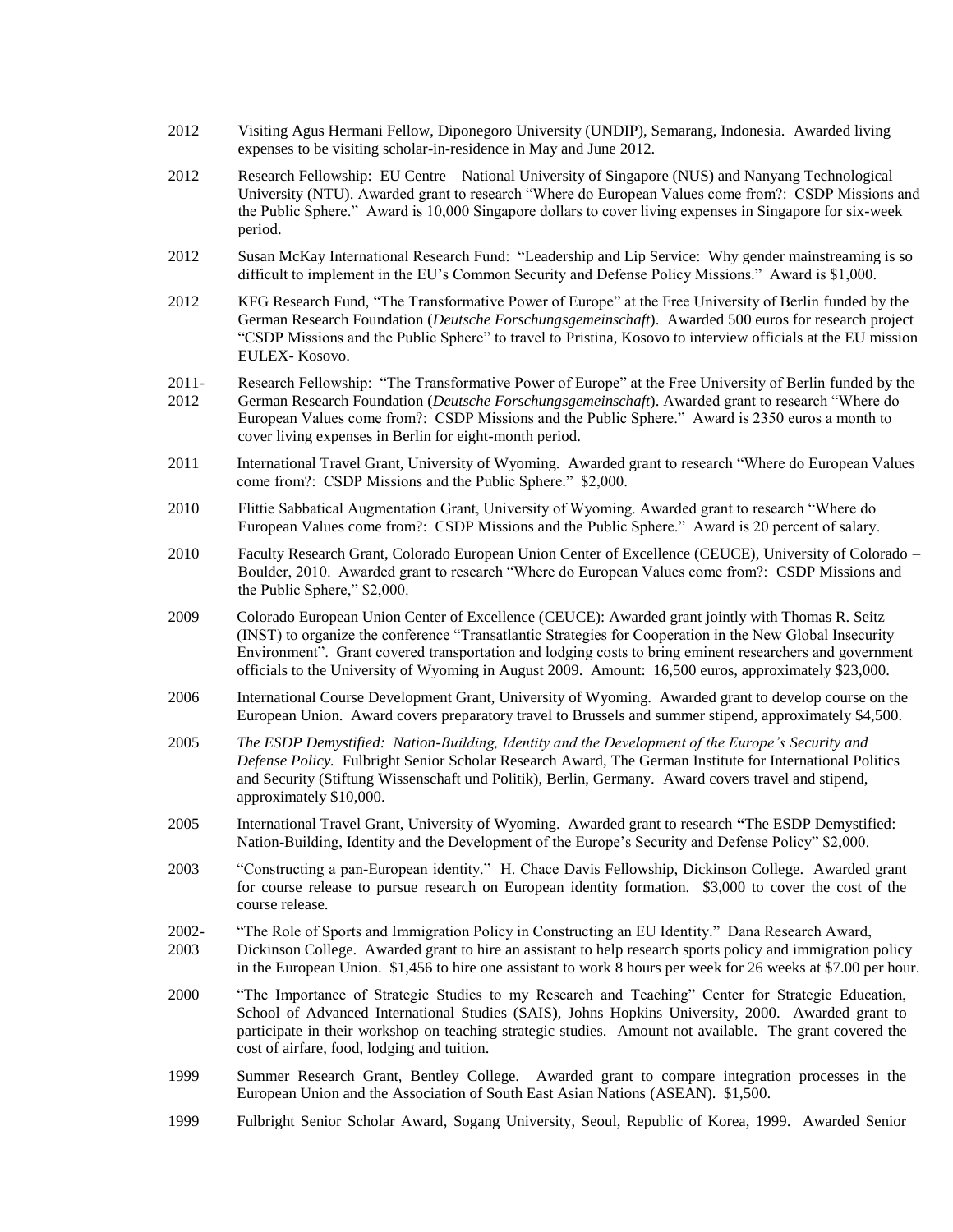Scholar grant to teach European Politics and International Organization. Researched coordination of EU embassies overseas in foreign policy towards Korea. Award covered salary, housing, airfare, and stipend: approximately \$20,000.

- 1998- 1999 "Creating Virtual Europe in the Classroom" Curriculum Development Grant, European Commission. Awarded grant to develop Web sites, databases, and overseas trip to Brussels to augment European Politics courses at Bentley College. \$3,000
- 1998 Summer Research Grant, Bentley College. Awarded grant to research the negotiations of the Common Foreign and Security Policy (CFSP) components of the 1996 Intergovernmental Conference (IGC). \$1,500.
- 1992- 1995 Overseas Research Studentship (ORS) Award, University of Cambridge. A competitive scholarship given by the British Government for overseas students. Approximately \$17,000.
- 1992- 1993 Wiener-Ansbach Award Scholarship, Institute of European Studies/ Free University of Brussels, 1992- 1993. One of four given to students from Oxford and Cambridge for European studies. Approximately \$22,000.

## **PROFESSIONAL AFFILIATIONS AND ACTIVITIES**

## **Memberships in professional societies**:

International Studies Association, American Political Science Association and European Union Studies Association.

One of ten partners in "The Women@IR / We-BIND network wants to change this narrative and promote women leadership in international relations-related jobs, be it in academia, international organizations, government, diplomacy or business" led by Federiga Bindi, *Senior Fellow, Center for Transatlantic Relations,* SAIS Johns Hopkins, Washington DC, *Jean Monnet Chair & Director, EU Center of Excellence,* University of Rome Tor Vergata,

<https://womenleadersinternationalrelat.squarespace.com/partners/>

Member of Gold Mercury/BrandEU International Advisory Board whose mission it is to promote the European Union [http://www.goldmercury.org/media-room/2015/06/dr-stephanie-anderson-eu-security-and](http://www.goldmercury.org/media-room/2015/06/dr-stephanie-anderson-eu-security-and-communications-researcher-joins-gold-mercury-international-advisory-board/)[communications-researcher-joins-gold-mercury-international-advisory-board/](http://www.goldmercury.org/media-room/2015/06/dr-stephanie-anderson-eu-security-and-communications-researcher-joins-gold-mercury-international-advisory-board/)

## **Office in professional societies:**

| <b>European Union Studies Association</b> , University of Pittsburgh, 2007-2011. Elected to co-                                                                                                                                                                   |
|-------------------------------------------------------------------------------------------------------------------------------------------------------------------------------------------------------------------------------------------------------------------|
| chair interest section. Arranged panels at the International Studies Association and a<br>conference on Transatlantic relations at the University of Wyoming with EU Ambassador<br>John Bruton as keynote speaker.                                                |
| <b>European Union Studies Association, University of Pittsburgh, 1999-2003.</b> Chair of the<br>Curriculum Development Grant Committee, member of the Publications, Interest Section and<br>Conference Committees. Served as an alternate for the 2001-2003 term. |
|                                                                                                                                                                                                                                                                   |

### **Grant review panels**:

NEH Summer Stipend Grants. Outside review for political science grants. (2017)

Marshall Selection Committee. One of five members of the San Francisco regional committee (encompassing eight western states), which chooses recipients of the United Kingdom's Marshall Scholarship (2010-2012)

European Science Foundation (ESF). Outside reviewer to assess the quality of million euro requests for the 2009 competition of the European Collaborative Research Projects scheme in the social sciences (ECRP V).

Fulbright Selection Committee. While in Korea (1999), I sat on the Fulbright selection committee that awarded grants to Korean nationals to study, research or teach in the United States.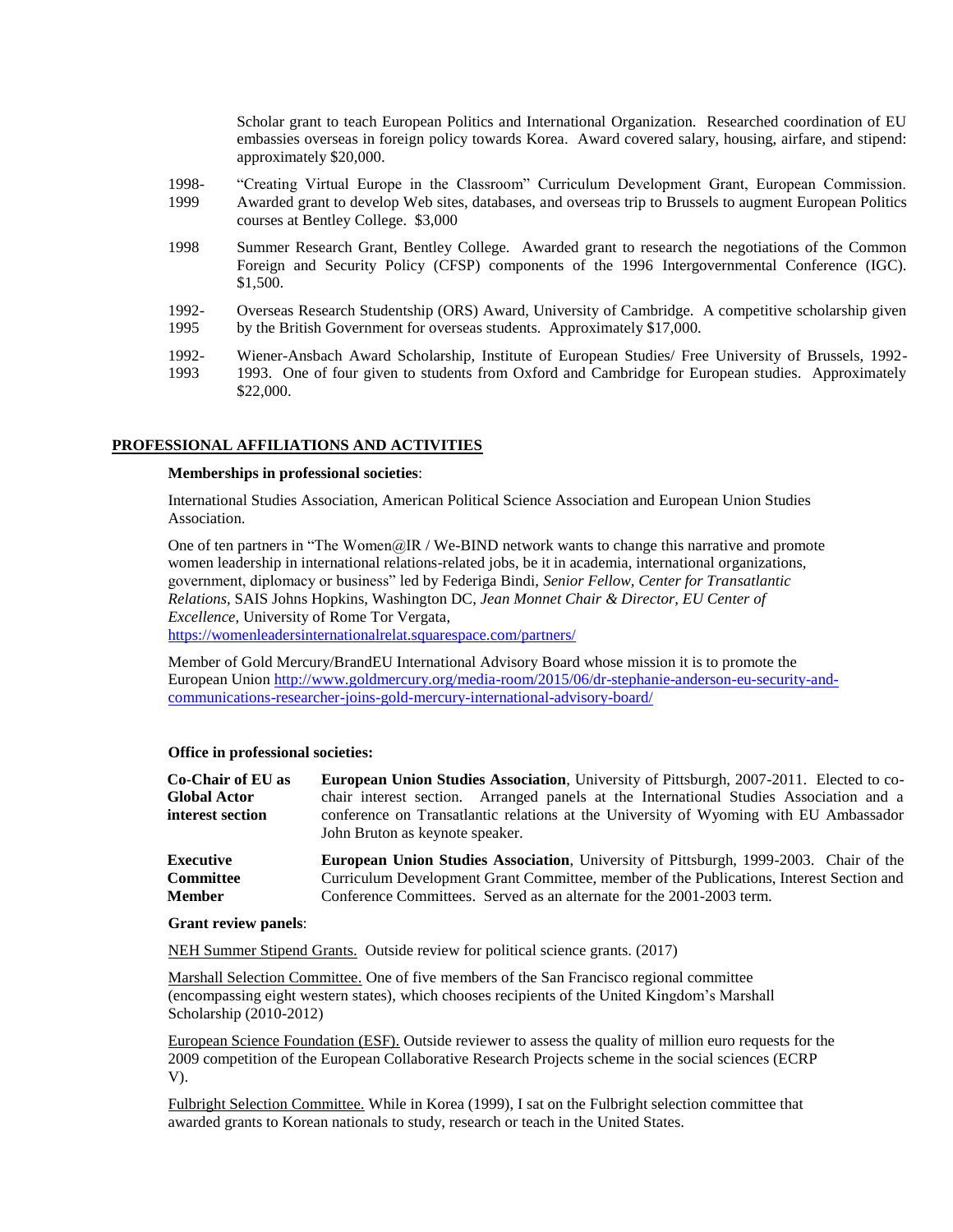# **Review/editorial boards:**

Peer reviewer for *Journal of Common Market Studies*, *International Security*, *Armed Forces and Society*, *Journal of Political Marketing*, *Cooperation and Conflict*, and *International Political Science Review*.

## **Manuscript Refereeing**:

In 2008, I reviewed the fourth edition of *The Globalization of World Politics* by Oxford University Press. In 2007, I reviewed a new edition of *Representative Government in Modern Europe* by McGraw-Hill. In 2004, I reviewed a manuscript for Longman Publishers on European integration.

# **HONORS AND AWARDS**

| <b>College of Arts and</b><br><b>Sciences Student</b><br>Council "Thumbs-up"<br>Award | University of Wyoming, fall 2017. Given student-nominated award for outstanding<br>and positive contributions to the college.                                                                                                                                           |
|---------------------------------------------------------------------------------------|-------------------------------------------------------------------------------------------------------------------------------------------------------------------------------------------------------------------------------------------------------------------------|
| "Bring your favorite<br>prof to dinner"<br>honoree                                    | Sigma Phi Epsilon Fraternity, University of Wyoming, 2015.                                                                                                                                                                                                              |
| <b>Faculty Senate</b><br><b>Speaker</b>                                               | Faculty Senate, University of Wyoming, 2015. Based on an exemplary research<br>record, as well as teaching and service, this award carries an honorarium of \$1,000<br>and requires two lectures on a topic of general interest to be delivered at UW and<br>UW-Casper. |
| "Bring your favorite<br>prof to dinner"<br>honoree                                    | Tri-Delts, University of Wyoming, 2014.                                                                                                                                                                                                                                 |
| "Top Prof" Award                                                                      | University of Wyoming, 2014. Members of the University of Wyoming Cap and<br>Gown Chapter of Mortar Board, the senior honor society, select professors who have<br>made a positive impact on their lives at UW.                                                         |
| "Top Prof" Award                                                                      | University of Wyoming, 2010. Members of the University of Wyoming Cap and<br>Gown Chapter of Mortar Board, the senior honor society, select professors who have<br>made a positive impact on their lives at UW.                                                         |
| "Bring your favorite<br>prof to dinner"<br>honoree                                    | Chi Omega, University of Wyoming, 2009.                                                                                                                                                                                                                                 |
| "Top Prof" Award                                                                      | University of Wyoming, 2008. Members of the University of Wyoming Cap and<br>Gown Chapter of Mortar Board, the senior honor society, select professors who have<br>made a positive impact on their lives at UW.                                                         |
| <b>Excellence</b> in<br><b>Teaching Non-Honors</b>                                    | University of Wyoming, spring 2008.<br>Given student-nominated award for<br>excellence in teaching non-honors courses.                                                                                                                                                  |
| <b>College of Arts and</b><br><b>Sciences Student</b><br>Council "Thumbs-up"<br>Award | University of Wyoming, spring 2008.<br>Given student-nominated award for<br>outstanding and positive contributions to the college.                                                                                                                                      |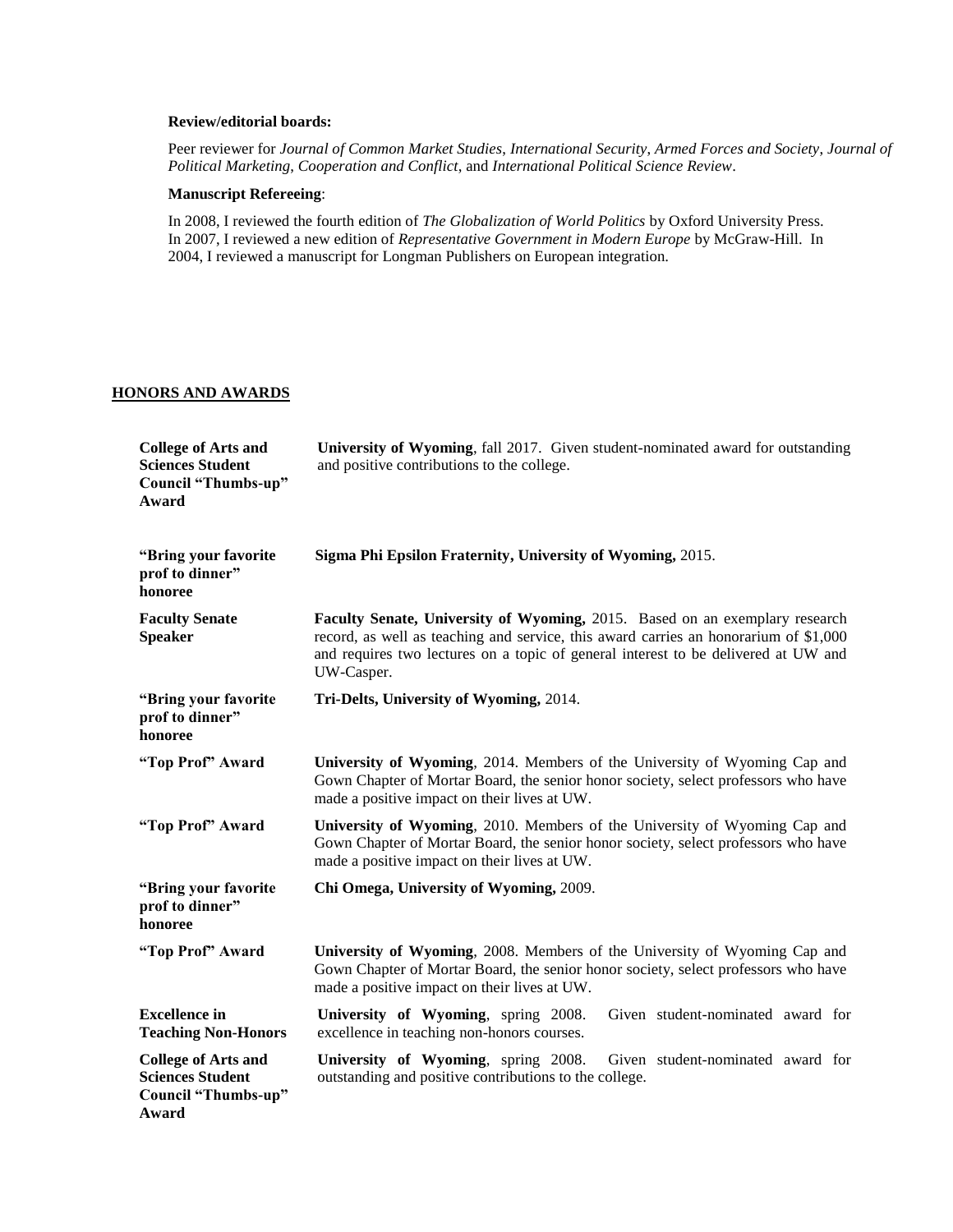| <b>Extraordinary Merit</b><br>in Teaching Award                                       | <b>University of Wyoming, College of Arts and Sciences, 2007. Faculty nominated</b><br>award for exceptional teaching.                                                                                                         |
|---------------------------------------------------------------------------------------|--------------------------------------------------------------------------------------------------------------------------------------------------------------------------------------------------------------------------------|
| <b>Next Generation</b><br><b>Fellow: The</b><br><b>American Assembly</b>              | <b>Columbia University, 2007.</b> Nominated as one of the best, young, international<br>relations scholars. Sent to Denver for regional conference in June 2007. See<br>www.nextgenerationproject.org.                         |
| <b>College of Arts and</b><br><b>Sciences Student</b><br>Council "Thumbs-up"<br>Award | University of Wyoming, spring 2005. Given student-nominated award for<br>outstanding and positive contributions to the college.                                                                                                |
| Innovation in<br><b>Teaching Award</b>                                                | <b>Bentley College, fall 1999.</b> Awarded prize for innovative teaching techniques used<br>in course on European politics. Course included a custom-made simulation on the<br>Maastricht treaty and a field trip to Brussels. |
| Phi Beta Delta                                                                        | <b>National Honor Society for International Scholars, member since 1999.</b>                                                                                                                                                   |
| Women in<br><b>International Security</b><br>(WIIS)                                   | University of Maryland, Summer Symposium 1995. One of 29 outstanding<br>graduate students chosen from around the world to participate in a symposium with<br>academics and practitioners in international security.            |
| Pi Sigma Alpha                                                                        | Political Science National Honor Society, member since 1989.                                                                                                                                                                   |

## **PAPERS PRESENTED/SYMPOSIA/INVITED LECTURES/PROFESSIONALMEETINGS/WORKSHOPS**

- "Of Heroic Narratives, Knights in Shining Armor, and Damsels in Distress: How the European Union Depicts Itself in its Crisis Management Missions' Information Campaigns." GLOBUS: Gender and EU Foreign Policy, Dublin, Ireland, 2018.
- "The Future of NATO and Transatlantic Relations." Invited talk to the Council of Foreign Relations, Casper, WY 2018.
- "Le rôle et l'image de l'Union européenne sur la scène international." Invited talk to the En Marche political group at the European Parliament, Strasbourg, France, 2018.
- "Of Heroic Narratives, Knights in Shining Armor, and Damsels in Distress: How the European Union Depicts Itself in its Crisis Management Missions' Information Campaigns." 25th IPSA World Congress of Political Science, Brisbane, Australia, 2018.
- "Of Heroic Narratives, Knights in Shining Armor, and Damsels in Distress: How the European Union Depicts Itself in its Crisis Management Missions' Information Campaigns" Invited Talk at the Colorado European Union Center of Excellence (CEUCE), University of Denver, 2018.
- "For Love or Money?: Brexit and the Future of the European Union." Invited talk to the Committee on Foreign Relations, Casper, WY, 2017.
- "Why is it so hard for a woman to become U.S. President?" Invited talk to the Democratic Women's Forum, Casper, WY, 2017.

"Gender Mainstreaming in CSDP." Miami, FL: European Union Studies Association, 2017.

Co-authored with Lucus Hansen. "Selfish or Selfless: Perceptions of the European Union in Kosovo." Barcelona, Spain: European International Studies Association, 2017.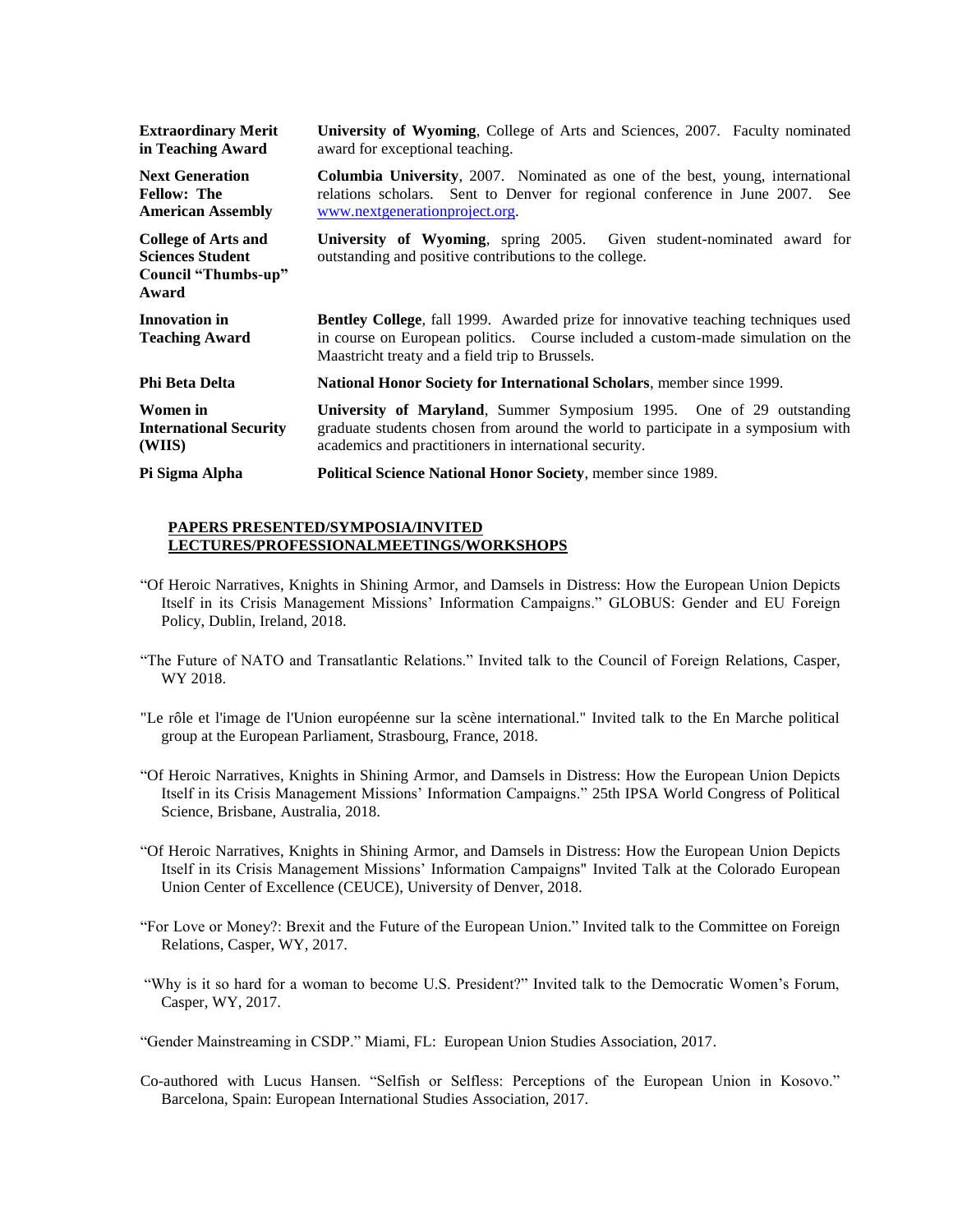- Co-authored with Lucus Hansen. "To Assert its Identity on the International Scene" or to "F\*\*\* EULEX"?: How Anti-EU Narratives in Kosovo affect the EU's External Legitimacy." Miami, FL: European Union Studies Association, 2017
- "Strategic Communication and the EU's Common Security and Defense Policy Missions." Europainstitut, University of Basel, Switzerland, 2016.
- "The Common Security & Defense Policy as Heroic Narrative: The EU in the Balkans." Sciences Po, University of Strasbourg, France, 2016.
- "Transatlantic Relations and the 2016 US Presidential Election." Europainstitut, University of Basel, Switzerland, 2016.
- "EU Crisis Management Missions in the Balkans." University of St Gallen, Switzerland. 2016.
- With Rob Godby, "Greek Odyssey, European Tragedy: The Eurozone Crisis", 2015 School of Energy Resources Speaker Series, University of Wyoming, Laramie, WY 17 August 2015.
- Co-authored with Kaija Schilde and Andrew Garner. "A More Martial Europe? European Public Opinion and the Use of CSDP Force." Boston, MA: European Union Studies Association, 2015.
- "They love us; they love us not?: How America's image abroad shapes transatlantic security relations." Faculty Senate Speaker, University of Wyoming, Laramie and Casper, WY, spring 2015.
- Discussant: Panel: "The Dynamic Role of Histories in Shaping a Truly Post-Western Conception of IR." New Orleans, LA: International Studies Association, 2015.
- Co-authored with Guillaume Morabito. "Why EU Promotion is at Odds with Successful Crisis Management Missions: Public Relations, News Coverage, and the CSDP Monitoring Missions in Aceh and Georgia." New Orleans, LA: International Studies Association, 2015.
- Co-authored with Andrea Gooder and Jason Owens. "Using Humor, Sex and Violence to Promote Community and Civic Responsibility? Promotional/Motivational Videos by and for the European Union." New Orleans, LA: International Studies Association, 2015.
- Co-authored with Kaija Schilde and Andrew Garner. "Permissive Consensus or Robust Support: Public Opinion and EU Defense" Washington DC: American Political Science Association, 2014.
- Co-authored with Jeremiah Sniffin. "Why Obama is bad for Europe: Integration, Identity and Security Policy in the European Union." Chicago, IL: Midwest Political Science Association (MPSA), 2014.
- Co-authored with Jeremiah Sniffin. "'Let's Mythologize Europe': A Literary Analysis of EU Political Communication." Chicago, IL: Midwest Political Science Association (MPSA), 2014.
- Co-authored with Tiffany Kautzsch. "Men Marketing to Women: How the European Union Tries and Fails to Gain Women's Support for Integration." San Antonio, TX: Southwestern Social Science Association, 2014.
- Co-authored with Jenya Avramenko. "Russia's Construction of a New Buffer Zone: A Comparison of Russia's Information War in Georgia and Ukraine." San Antonio, TX: Southwestern Social Science Association, 2014
- "The EU Defence Debate: Does the EU need one? Can the EU be a military power?" Warsaw, Poland: 8<sup>th</sup> Pan-European Conference on International Relations, 2013.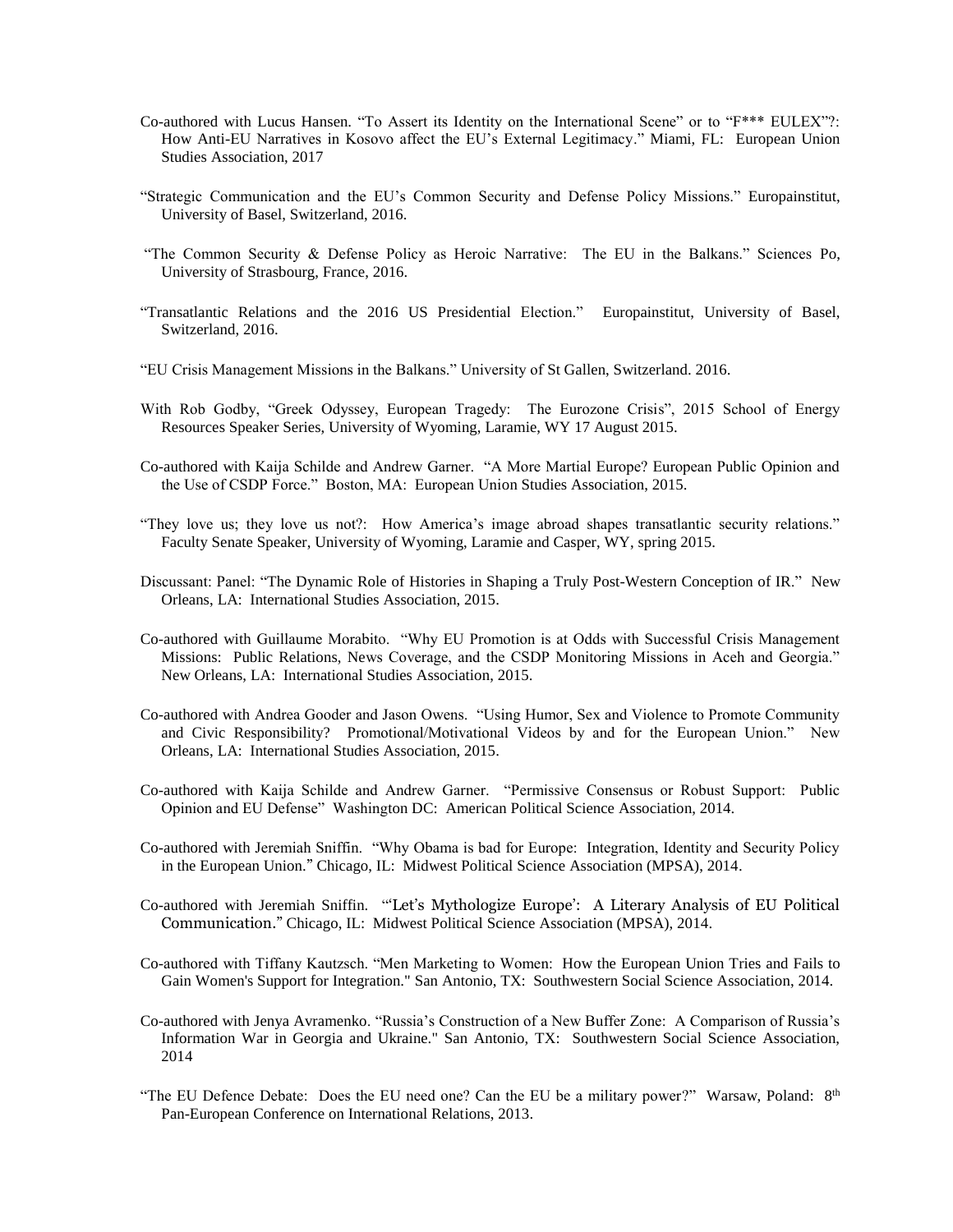- "Why The EAS Will Not Increase The EU's Visibility In External Affairs: How Coordination Hinders News Coverage." Baltimore, MD: European Union Studies Association (EUSA), 2013.
- Discussant: Panel: "EUSA: Causes and Consequences of Supranational Identity." Baltimore, MD: European Union Studies Association (EUSA), 2013.
- "Gender Mainstreaming and CSDP Missions: Less Talk, More Action." San Francisco: International Studies Association, 2013.
- "Can Facebook change the Face of Brussels: Social Media and Idea Diffusion." San Francisco: International Studies Association, 2013.
- "Why Obama is bad for the CSDP: Identity and Security Policy in the EU" Invited paper, Transformative Power of Europe 2.0: The Road Ahead, Free University of Berlin, 14 - 15 December 2012.
- "The Presidential Elections and the Future of Transatlantic Relations" Panel Speaker, Plenary session: "Europe in the World" at the ECPR Standing Group on European Politics Conference in Tampere, Finland, 14 September 2012.
- "The American Foreign Policy Bureaucracy" to the Department of International Relations at University Brawijaya in Malang, East Java, Indonesia, 24 May 2012. Invited talk.
- "Race and Nation-Building in the USA" to the American Studies Department at Universitas Diponegoro in Semarang, Central Java, Indonesia 6 June 2012. Invited talk.
- "The Limits of Divine Intervention: Why the EU's Successful Mission in Aceh Received so Little Attention" EU Centre, National University of Singapore, 14 May 2012. Invited talk.
- "Wither and Die?: Is there still a raison d'être for the EU's Common Security and Defense Policy? EU Centre, NTU (Singapore), 25 April 2012. Invited Talk.
- Discussant: "Identity, Europe and the World Beyond Public Spheres", European Public Spheres: Bringing Politics Back In II: Authors' Workshop, Research College "Transformative Power of Europe", Berlin, 12 – 14 January 2012.
- Discussant: "Panel III: EU Promotion of Regional Integration and its impact on the EU", KFG Conference "Europe From Outside In", Berlin, Germany, December 15-17, 2011.
- Participated in two person panel with Anand Menon, (King's College, London) to discuss Moritz Weiss's new book on CSDP, *Transaction Costs and Security Institutions: Unravelling the ESDP*, in a public forum at the Hertie School of Governance in Berlin 7 December 2011.
- Co-authored with John Williams, "The Securitization of Development Policy or the Developmentalization of Security Policy?: Legitimacy, Public Opinion, and the EU External Action Service (EAS)" presented at "The European Union as a global actor in the post-Lisbon period" conference, Florida International University, Miami, FL: Miami European Union Center of Excellence (MEUCE), 2011.
- Co-authored with John Williams, "The EU's Common Security and Development Policy?: How the Securitization of Development affects EU Diplomacy towards Developing Countries and Emergent Powers." Boston, MA: European Union Studies Association, 2011.
- Co-authored with Thomas Casier. "Security and Identity in EU-Russian Relations: The Constructed Curtain." Montreal, QC: International Studies Association, 2011.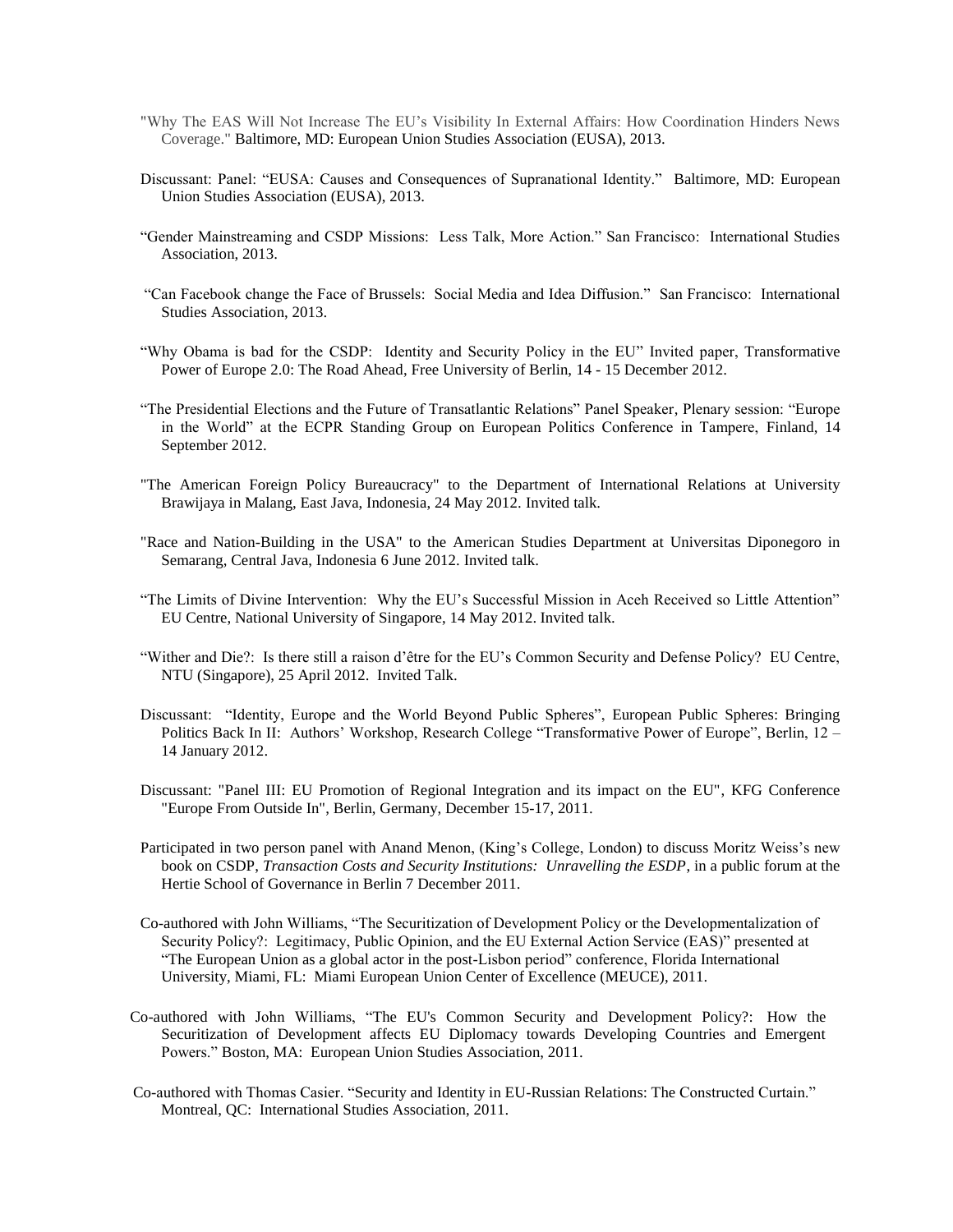- Co-authored with Kaitlin Harper-Loendorf and Laura Lynch. "Men Marketing to Women: How the European Union Tries and Fails to Gain Women's Support for Integration. " Montreal, QC: International Studies Association, 2011.
- "Selling the European Security and Defense Policy: Gathering European Public Support for Crisis Management." New Orleans, LA: International Studies Association, 2010.
- Chair. Transatlantic Relations Under Obama: Time for a Renewed Partnership? New Orleans, LA: International Studies Association, 2010.
- Co-authored with Edward Bradley. "Genetically Modified Foods: EU v. US Regulations." 9th Wyoming Consumer Issues Conference: Food Safety, Security and Sources: A Recipe for Tough Times. Laramie, WY 2009.
- Co-Chair. Transatlantic Strategies for Crisis Management and Post-Conflict Reconstruction. Laramie, WY 2009
- "Security and Identity in EU-Russian Relations: The Constructed Curtain." Brookings, SD: University of South Dakota State University. Invited lecture sponsored by the South Dakota World Affairs Council, 2009.
- Chair and Discussant. "Perspectives on the ESDP." Los Angeles: European Union Studies Association, 2009.
- Chair. "The Study of the EU as a Global Actor: Past Practice, Future Directions." Los Angeles: European Union Studies Association, 2009.
- Chair and organizer. "EU as Global Actor Interest Section Roundtable: EU-US Relations After George W. Bush: Evolution or Revolution?" Los Angeles: European Union Studies Association, 2009.
- Co-authored with David Messenger. "(Re)Constructing Transatlantic Security Policy: The Bermuda Conference of 1953 and Efforts to Revive the European Defense Community." New York: International Studies Association, 2009.
- Co authored with Thomas R. Seitz. "A Time of Transition: Prospects for US and EU Cooperation in Foreign Internal Security Programs." New York: International Studies Association, 2009.
- "'Nation-Building' and Security in the European Union: Integrating Eastern Europe into 'Europe.'" Austin, TX: University of Texas, Austin, 2009. Sponsored by The Center for Russian, East European and Eurasian Studies and the Center for European Studies. Invited lecture.
- "Market v. Political Solutions to Rationalizing the European Defense Industry." Berlin, Germany: Seventh Annual Congress on European Security and Defence Policy, 2008.
- "From 'Soft' Power to 'Hard' Power: The Militarization of the European Union as an Attempt to Shed its 'Feminine' Identity." San Francisco: International Studies Association, 2008.
- Roundtable discussant. Panel: "The EU's Normative muscle-flexing? European Security and Defense Operations in critical perspective." San Francisco: International Studies Association, 2008.
- Chair and discussant. Panel: "Normative Power Europe: Empirical and Theoretical Perspectives." San Francisco: International Studies Association, 2008.
- "Model United Nations for High School Students." Casper, WY: NCA CASI School Improvement Conference, 2008.
- "The International Sex Trade." Laramie, WY: Soroptimist International of Laramie, 2008.
- Co-authored with Edward B. Bradley. "The Politicization of Beef in Transatlantic Relations: Reasons and Mechanisms to Suppress Trade." Montreal: European Union Studies Association, 2007.
- "The European Security and Defense Policy." Denver, CO: Launch Conference for the Centre for the Study of Europe & the World, Graduate School of International Studies, University of Denver, 2007. Invited presentation.
- "The ESDP Demystified: Nation-Building in the European Union." Berlin, Germany: The German Institute for International and Security Affairs (Stiftung Wissenschaft und Politik), 2005. Invited lecture.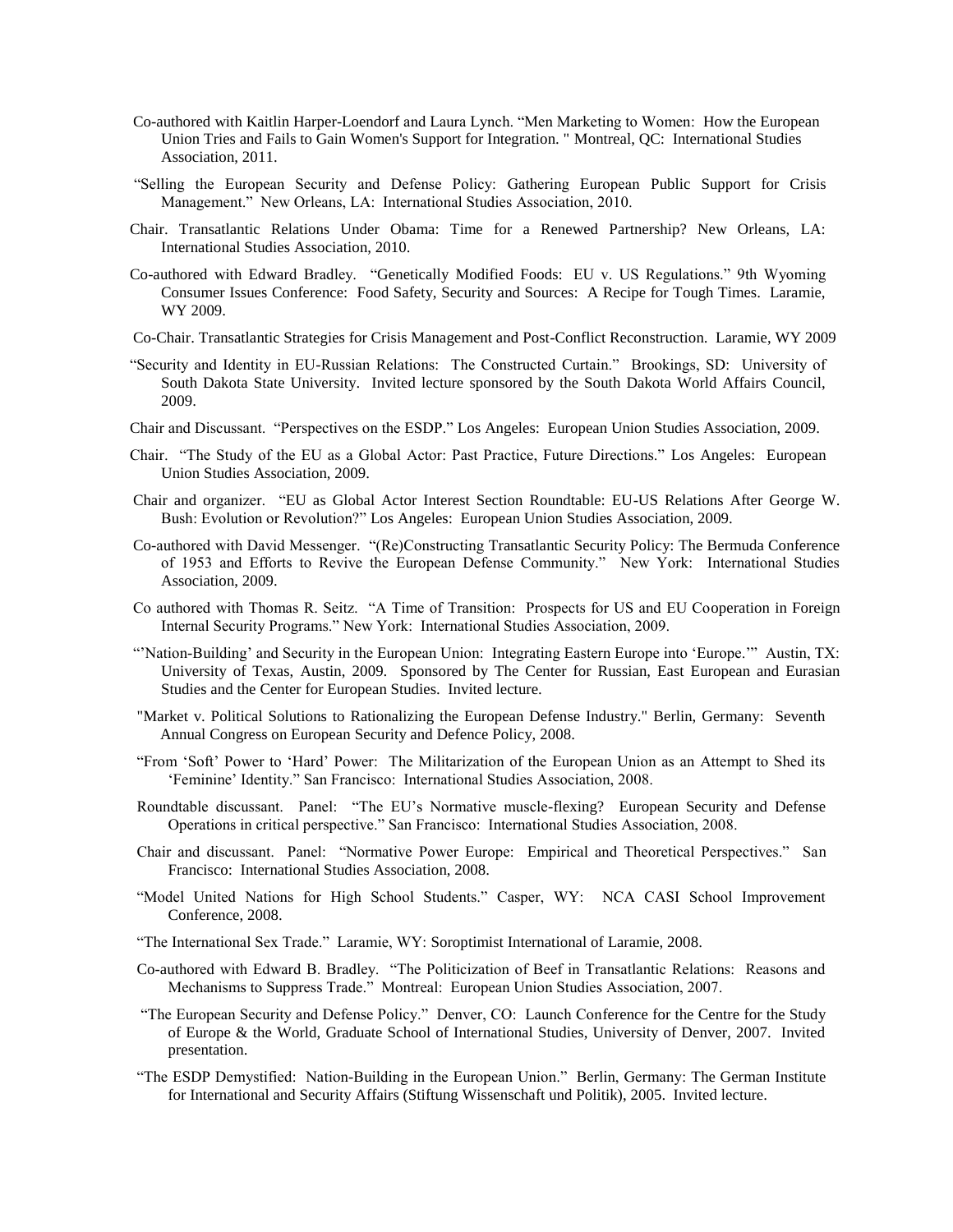- "Reconciling Security Strategies: US-EU Security Relations under the George W. Bush Administration." Washington, DC: American Political Science Association, 2005.
- "Understanding the Failure of the European Defense Community: Lessons for the ESDP." Austin, TX: European Union Studies Association, 2005.
- "Bordering on Being European: Sports as a Way to Overcome Class Divisions in the EU" Toulouse, France: University of Toulouse – International Colloquium "To Cross and Transcend Boundaries", 2004
- Jointly with Tom Seitz. "EU Security Policy Demystified: Identity and Nation-Building." Carlisle, PA: International Security Studies Section – International Studies Association (ISSS-ISA), 2003.
- Jointly with Aimee Eremita '03. "On the Frontlines: NGO's and the Formation of an EU immigration policy." Philadelphia, PA: American Political Science Association (APSA), 2003.
- Chair and Discussant, Panel "From the Campus to the World: Perspectives on Women in Politics"… Philadelphia, PA: Pennsylvania Political Science Association, 2003.
- Jointly with John Butler '04. "Dropping the Ball: European Identity and EU Sports Policy." Nashville, TN: European Union Studies Association (EUSA), 2003. I also organized this panel.
- Chair, Discussant and Organizer, Panel EU Foreign Policy towards the East. Nashville, TN: European Union Studies Association (EUSA), 2003.
- "CFSP and Domestic Politics: Testing the Liberal Intergovernmentalist Perspective." Madison, WI: European Community Studies Association (ECSA), 2001.
- "The Amsterdam CFSP Components: A Lowest Common Denominator Agreement?" Pittsburgh, PA: European Community Studies Association (ECSA), 1999.
- "ECOWAS and the EU: From Economic Community to Security Actor." Vienna: International Studies Association/ European Consortium for Political Research Joint Sessions, 1998.
- "To EU or Not to EU? Does the EU add an Independent Value in International Affairs?" Minneapolis, MN: International Studies Association, 1998.
- "EU-ASEAN Relations: A Lesson for Group-to-Group Dialogue?" Seattle, WA: European Community Studies Association (ECSA), 1997.
- Chair and Discussant, Panel -- International Organizations: "The Future Role of the United Nations." Chicago, IL: Midwest Political Science Association (MPSA), 1997.
- "Inequality in Politics, Equality in Political Integration? The Effect of the European Community on Women's Rights in Terms of Political Representation, Economic and Legal Empowerment." San Francisco, CA: American Political Science Association (APSA), 1996.
- "Duplication, Interdependence, or Independence? An Assessment of the Relationships between NATO, the WEU, and the Eurocorps." Chicago, IL: Midwest Political Science Association (MPSA), 1996.
- "CFSP and the Yugoslav Crisis." Boulder, CO: International Studies Association (ISA) West, 1995.
- "EU, NATO, and CSCE responses to the Yugoslav crisis: Testing Europe's New Security Architecture." Madrid, Spain: European Consortium for Political Research (ECPR), 1994.
- "The Making of Maastricht: the Formation of a Common European Security Policy." Limerick, Ireland: European Consortium for Political Research (ECPR), 1992.

# **OTHER ACTIVITIES/ACCOMPLISHMENTS**

MA Graduate Director for Political Science 2008-2014

McNair Symposium Keynote Speaker 2014

A&S Commencement Student Marshal 2010

Invited to speak before the A&S Board of Visitors, 2010